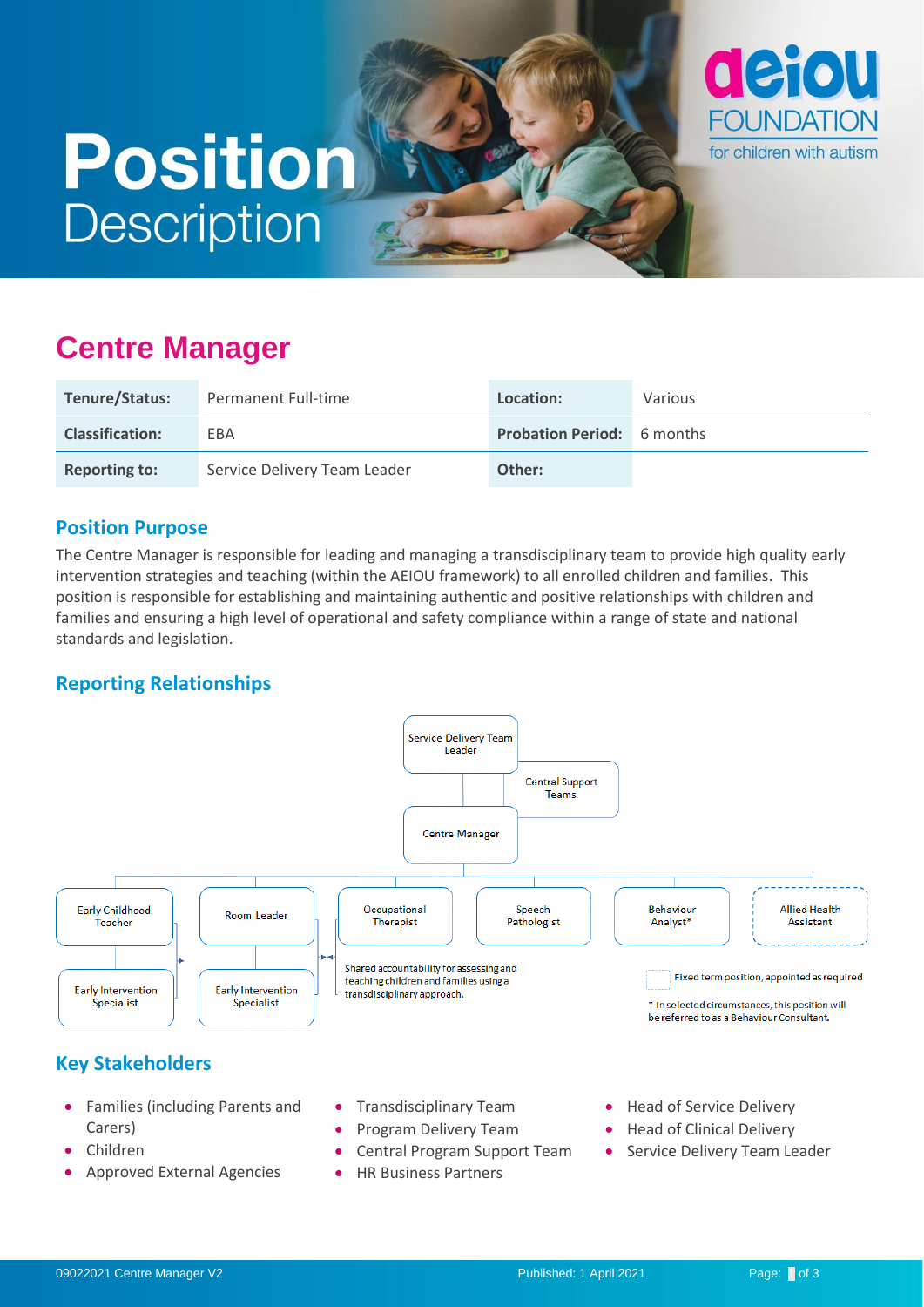### **Responsibilities**

| <b>Area</b>                                       | <b>Responsibilities</b>                                                                                                                                                                                                                                                                                                                                                                                                                                                                                                                                                                                                                                                                                                                                                                                                                                                                                        |
|---------------------------------------------------|----------------------------------------------------------------------------------------------------------------------------------------------------------------------------------------------------------------------------------------------------------------------------------------------------------------------------------------------------------------------------------------------------------------------------------------------------------------------------------------------------------------------------------------------------------------------------------------------------------------------------------------------------------------------------------------------------------------------------------------------------------------------------------------------------------------------------------------------------------------------------------------------------------------|
| <b>Positive child</b><br>and family<br>experience | • Provide a nurturing and encouraging environment for children, where their growth and<br>development is celebrated.<br>Enable support for families by providing regular engagement and communication, and<br>$\bullet$<br>training and education opportunities (to parents/carers) to help further develop child<br>outcomes in the home and community.<br>Enable collaboration with other approved agencies to facilitate enhanced outcomes for<br>$\bullet$<br>children and families.<br>Use internal and external networks to ensure children and families have access to<br>appropriate support networks.<br>Provide input into the design, delivery, and continuous improvement of family and<br>$\bullet$<br>community awareness and education sessions and capacity building.                                                                                                                          |
| Leadership &<br><b>Continuous</b><br>Improvement  | Engage and motivate centre-based team members to identify and deliver continuous<br>improvement across all therapeutic, educational, childcare, and operational domains.<br>Lead, mentor, and support centre-based team members to work as part of a<br>$\bullet$<br>transdisciplinary team that provides early intervention strategies and teaching (within the<br>AEIOU framework) to all enrolled children and families.<br>Manage and supervise staff, monitor performance and development, and address<br>٠<br>performance issues effectively according to documented policies and procedures.<br>Provide input and support for AEIOU transformation initiatives including digital and service<br>model enhancements.                                                                                                                                                                                     |
| <b>Operational</b><br><b>Management</b>           | Develop and maintain centre rosters, schedules, short and long term resourcing and<br>$\bullet$<br>employee budgets.<br>Monitor and manage daily operational performance, facilities management, and<br>$\bullet$<br>administration requirements.<br>Provide high-quality and timely data and reports using the relevant AEIOU toolset.<br>٠<br>Manage centre performance by applying strong commercial discipline to meet targets<br>(including Clinical Assessments and Ratings).<br>Lead and oversee the recruitment, selection, induction, and training and development of<br>all employees (including casuals, students, and volunteers).<br>Attract and retain families by effectively managing enrolment enquiries, centre tours, and<br>orientations, and building respectful relationships.<br>Act as the 'Nominated Supervisor' and 'Responsible Person' (under ACECQA) for the<br>allocated centre. |
| Governance<br>/Compliance                         | Ensure compliance with relevant legislation and regulatory bodies including NDIS, ACECQA<br>(i.e. National Quality Framework), and Human Services Quality Framework.<br>Identify and address risks and non-compliance in the centre and implement corrective<br>actions to resolve, and prevent, the re-occurrence of accidents/incidents/risks.<br>Plan and lead internal audits; support central office or external audits when required.<br>Understand and apply AEIOU policies, procedures, and guidelines to ensure the service<br>meets all compliance obligations (including financial delegations).<br>Ensure policies and procedures are available, implemented, and reviewed in conjunction<br>with all team members on a regular basis.                                                                                                                                                             |